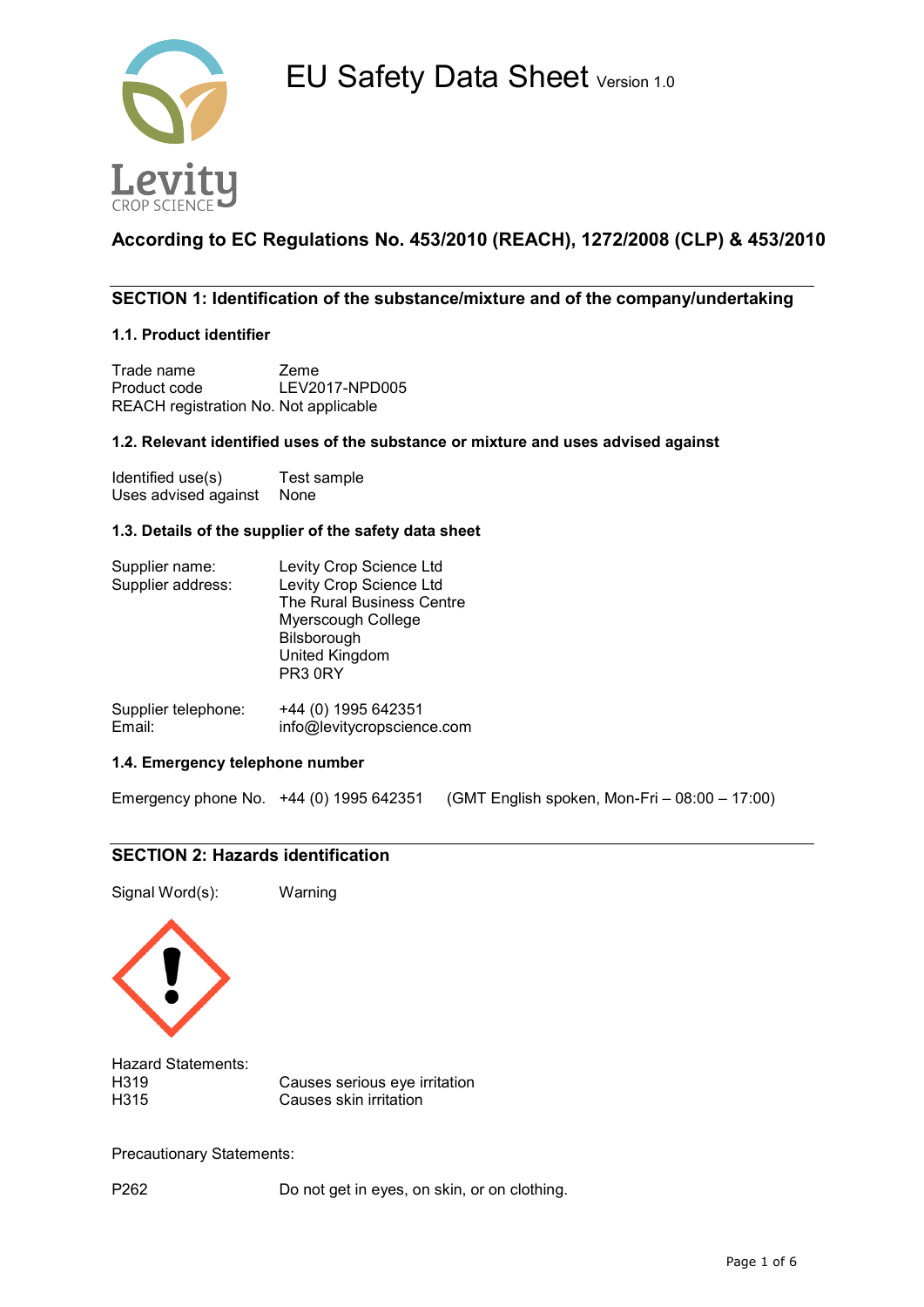

# EU Safety Data Sheet Version 1.0

| P <sub>280</sub><br>P303+P361+P353 | Wear protective gloves/protective clothing/eye protection/face protection.<br>IF ON SKIN (or hair): Remove/Take off immediately all contaminated<br>clothing. Rinse skin with water/shower. |
|------------------------------------|---------------------------------------------------------------------------------------------------------------------------------------------------------------------------------------------|
| P305+P351+P338                     | IF IN EYES: Rinse cautiously with water for several minutes. Remove<br>contact lenses, if present and easy to do. Continue rinsing.                                                         |
| <b>Other hazards</b>               | This product has not been tested for PBT or vPvB<br>Dries to form glass film, which can easily cut skin. Spilled material is very<br>slippery. Can etch glass if not promptly removed.      |

# SECTION 3: Composition/information on ingredients

Regulation (EC) No. 1272/2008 (CLP)

| Inqredient(s)                                        | %WW/W | CAS No.   | EINECS No. /<br><b>REACH Registration</b> | Hazard symbol(s) and<br>hazard statement(s)                         |
|------------------------------------------------------|-------|-----------|-------------------------------------------|---------------------------------------------------------------------|
| Silicic acid, potassium<br>salt : Potassium silicate | 39.2  | 1312-76-1 | 215-199-1                                 | H318 : Eye Dam. 1 :<br>H315 : Skin Irrit, 2 :<br>H335 : STOT SE 3 : |
| Water                                                | 60.8  | 7732-18-5 | 231-791-2                                 |                                                                     |

### SECTION 4: First aid measures

#### 4.1 Description of first aid measures

| Eye Contact  | Irrigate with eyewash solution or clean water, holding the eyelids apart, for at                                                    |
|--------------|-------------------------------------------------------------------------------------------------------------------------------------|
|              | least 15 minutes. Obtain immediate medical attention.                                                                               |
| Skin Contact | Wash affected skin with plenty of water. If symptoms develop, obtain medical<br>attention.                                          |
| Inhalation   | Remove patient from exposure, keep warm and at rest. Obtain medical<br>attention.                                                   |
| Ingestion    | Do not induce vomiting. Wash out mouth with water and give 200-300 ml<br>(half a pint) of water to drink. Obtain medical attention. |
|              |                                                                                                                                     |

| 4.2 Most important symptoms |  |  |
|-----------------------------|--|--|
| and effects, both acute and |  |  |
|                             |  |  |

delayed **Alkaline**. Risk of serious damage to eyes. Irritating to skin. The toxicity of potassium silicate is dependent on the silica to alkali ratio and on the pH.

| 4.3 Indication of any immediate |                                     |
|---------------------------------|-------------------------------------|
| medical attention and special   |                                     |
| treatment needed                | Obtain immediate medical attention. |

# SECTION 5: Firefighting measures

| 5.1 Extinguishing media<br><b>Suitable Extinguishing Media</b><br>Unsuitable extinguishing Media | Compatible with all standard firefighting techniques.<br>None known. |
|--------------------------------------------------------------------------------------------------|----------------------------------------------------------------------|
| 5.2 Special hazards arising from<br>the substance or mixture                                     | Not applicable. Aqueous solution. Non-combustible.                   |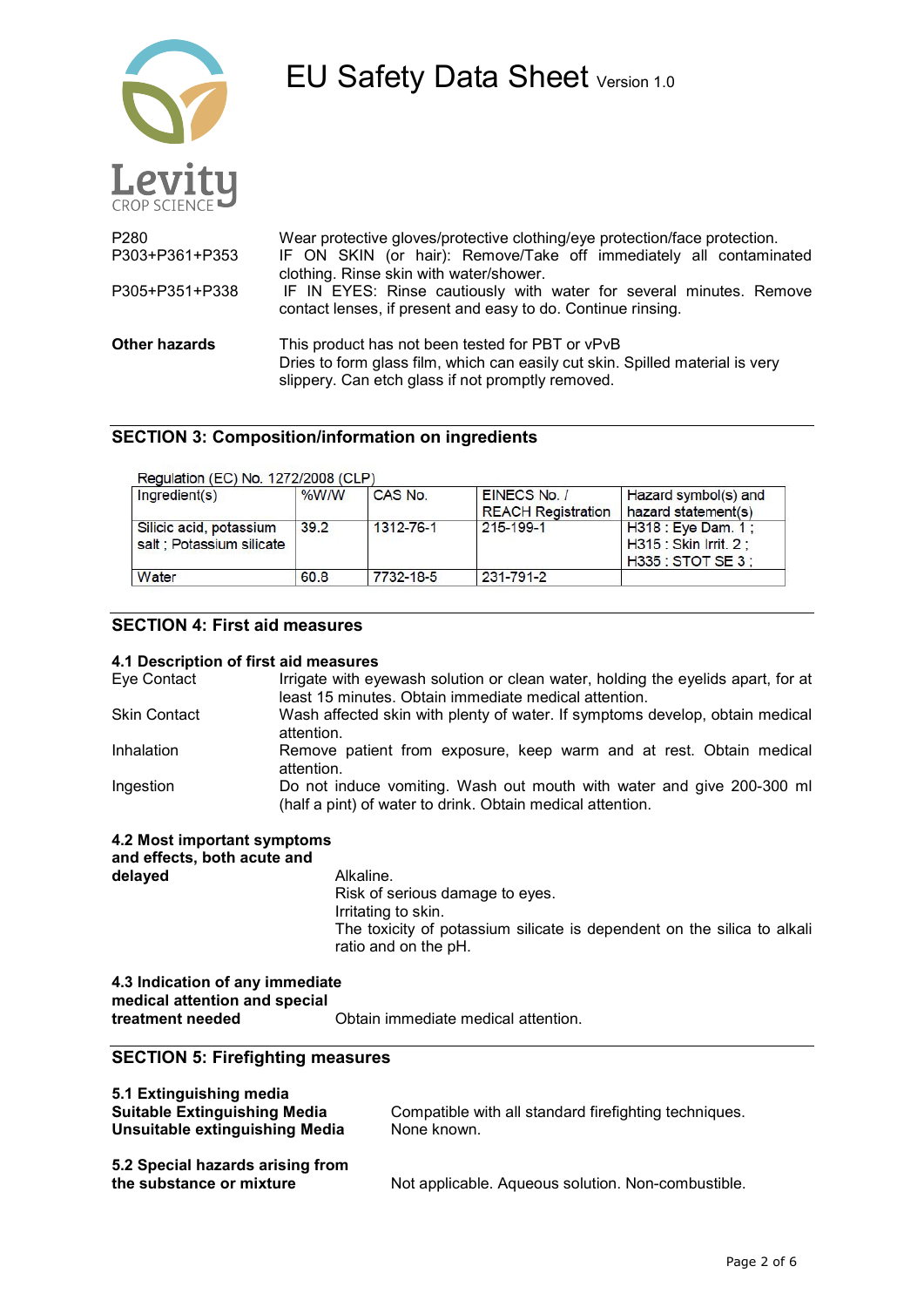

# 5.3 Advice for fire-fighters Mone.

# SECTION 6: Accidental release measures

| 6.1 Personal precautions,<br>protective equipment and               |                                                                                                                                                                                                                                        |
|---------------------------------------------------------------------|----------------------------------------------------------------------------------------------------------------------------------------------------------------------------------------------------------------------------------------|
| emergency procedures                                                | Wear suitable protective clothing. Wear eye/face protection.<br>See Section: 8.2                                                                                                                                                       |
| <b>6.2 Environmental precautions</b>                                | Do not allow to enter drains, sewers or watercourses. Advise<br>Authorities if spillage has entered water course or sewer or<br>has contaminated soil or vegetation.                                                                   |
| 6.3 Methods and materials for<br>containment and cleaning up        |                                                                                                                                                                                                                                        |
|                                                                     | Caution - spillages may be slippery. Contain spillages with<br>sand, earth or any suitable adsorbent material. Transfer to a<br>container for disposal or recovery.                                                                    |
| 6.4 Reference to other sections                                     | See Also Section 8.                                                                                                                                                                                                                    |
| <b>SECTION 7: Handling and storage</b>                              |                                                                                                                                                                                                                                        |
| 7.1 Precautions for safe handling                                   | Avoid contact with eyes, skin and clothing. Avoid generation<br>of mist. Provide adequate ventilation. Emergency shower<br>and eye wash facilities should be readily available.<br>See Also Section 8                                  |
| 7.2 Conditions for safe storage,<br>including any incompatibilities |                                                                                                                                                                                                                                        |
|                                                                     | Storage temperature 0-95° C. Loading temperature 45-95° C.<br>Provide an adequate bund wall. Unsuitable containers: Do<br>not store in aluminium, fiberglass, copper, brass, zinc or<br>galvanized containers.<br>See Also Section 10. |
| 7.3 Specific end use(s)                                             | Not available.                                                                                                                                                                                                                         |

# SECTION 8: Exposure controls/personal protection

#### 8.1 Control parameters

| SUBSTANCE.              | Occupational Exposure Limits                                                                               |
|-------------------------|------------------------------------------------------------------------------------------------------------|
| Silicic acid, potassium | No Occupational Exposure Limit assigned.                                                                   |
| salt                    | An exposure limit of 2 mg/m3 (15 min TWA) is recommended by analogy<br>with potassium hydroxide (UK EH40). |

#### 8.2 Exposure controls Wear protective equipment to comply with good occupational hygiene practice. Do not eat, drink or smoke at the work place.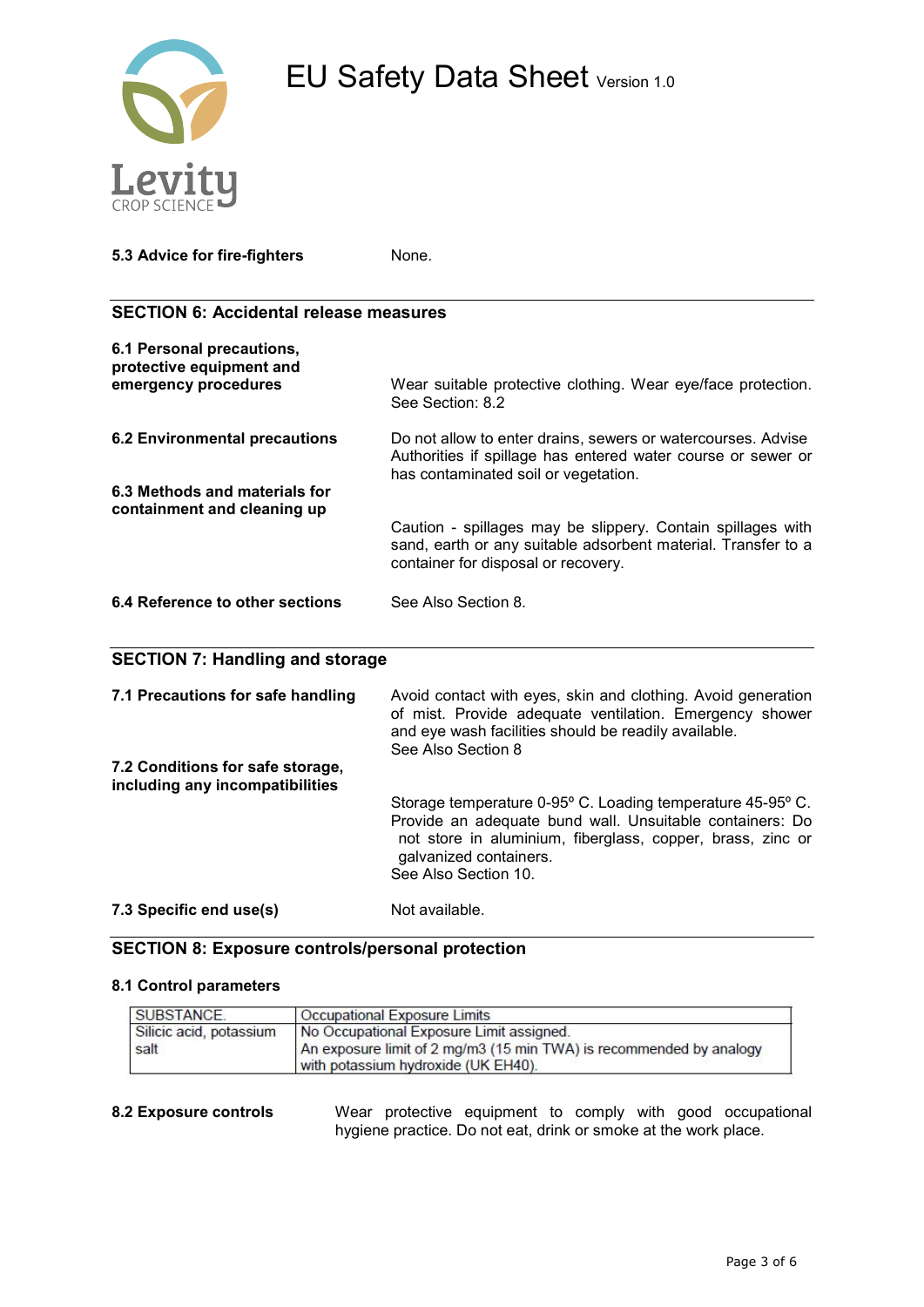



8.2.1 Appropriate engineering controls

Engineering methods to prevent or control exposure are preferred. Methods include process or personnel enclosure, mechanical ventilation (dilution and local exhaust), and control of process conditions.

| 8.2.2 Personal Protection |                                                                                                                                       |
|---------------------------|---------------------------------------------------------------------------------------------------------------------------------------|
| Respiratory protection    | Wear suitable respiratory protective equipment if exposure to                                                                         |
|                           | levels above the occupational exposure limit is likely.                                                                               |
| Eye/face protection       | Chemical goggles (EN 166).                                                                                                            |
| Skin protection           | Wear suitable protective clothing and gloves. Plastic or rubber<br>gloves. For example, EN374-3, level 6 breakthrough time (>480min). |
| Wear suitable overalls.   | For example, EN ISO 13982 (dust), EN14605 (liquid splashes).                                                                          |

#### 8.2.3 Environmental Exposure **Controls**

The primary hazard of potassium silicate is the alkalinity. Avoid release to the environment.

# SECTION 9: Physical and chemical properties

| Appearance<br>Odour<br>Odour Threshold (ppm)<br>pH (Value)<br>Freezing Point (°C)<br>Melting Point $(^{\circ}C)$<br>Boiling Point (°C)<br>Flash Point (°C) [Closed cup]<br>Evaporation rate<br>Flammability (solid, gas)<br><b>Explosive Limit Ranges</b><br>Vapour Pressure (mm Hg)<br>Vapour Density (Air=1)<br>Density (g/ml)<br>Solubility (Water)<br>Solubility (Other)<br><b>Partition Coefficient</b><br>Auto Ignition Point (°C)<br>Decomposition Temperature (°C) Not applicable.<br>Viscosity (mPa. s) | Liquid. Almost colourless.<br>Odourless.<br>Not applicable.<br>Strongly alkaline. 11-12<br>No data.<br>Not applicable.<br>100<br>Not applicable.<br>Not applicable.<br>Not applicable.<br>Not applicable.<br>Not applicable.<br>No data.<br>1.39 g/cm3 (20°C), 40.4° Bé, 11.56 lbs/gal<br>Miscible.<br>No data.<br>No data.<br>Not applicable.<br>No data. |
|------------------------------------------------------------------------------------------------------------------------------------------------------------------------------------------------------------------------------------------------------------------------------------------------------------------------------------------------------------------------------------------------------------------------------------------------------------------------------------------------------------------|------------------------------------------------------------------------------------------------------------------------------------------------------------------------------------------------------------------------------------------------------------------------------------------------------------------------------------------------------------|
| <b>Explosive properties</b>                                                                                                                                                                                                                                                                                                                                                                                                                                                                                      | Not applicable.                                                                                                                                                                                                                                                                                                                                            |
| <b>Oxidising Properties</b>                                                                                                                                                                                                                                                                                                                                                                                                                                                                                      | Not applicable.                                                                                                                                                                                                                                                                                                                                            |

#### SECTION 10: Stability and reactivity

10.1 Reactivity See Section: 10.3

10.2 Chemical stability Stable.

10.3 Possibility of hazardous reactions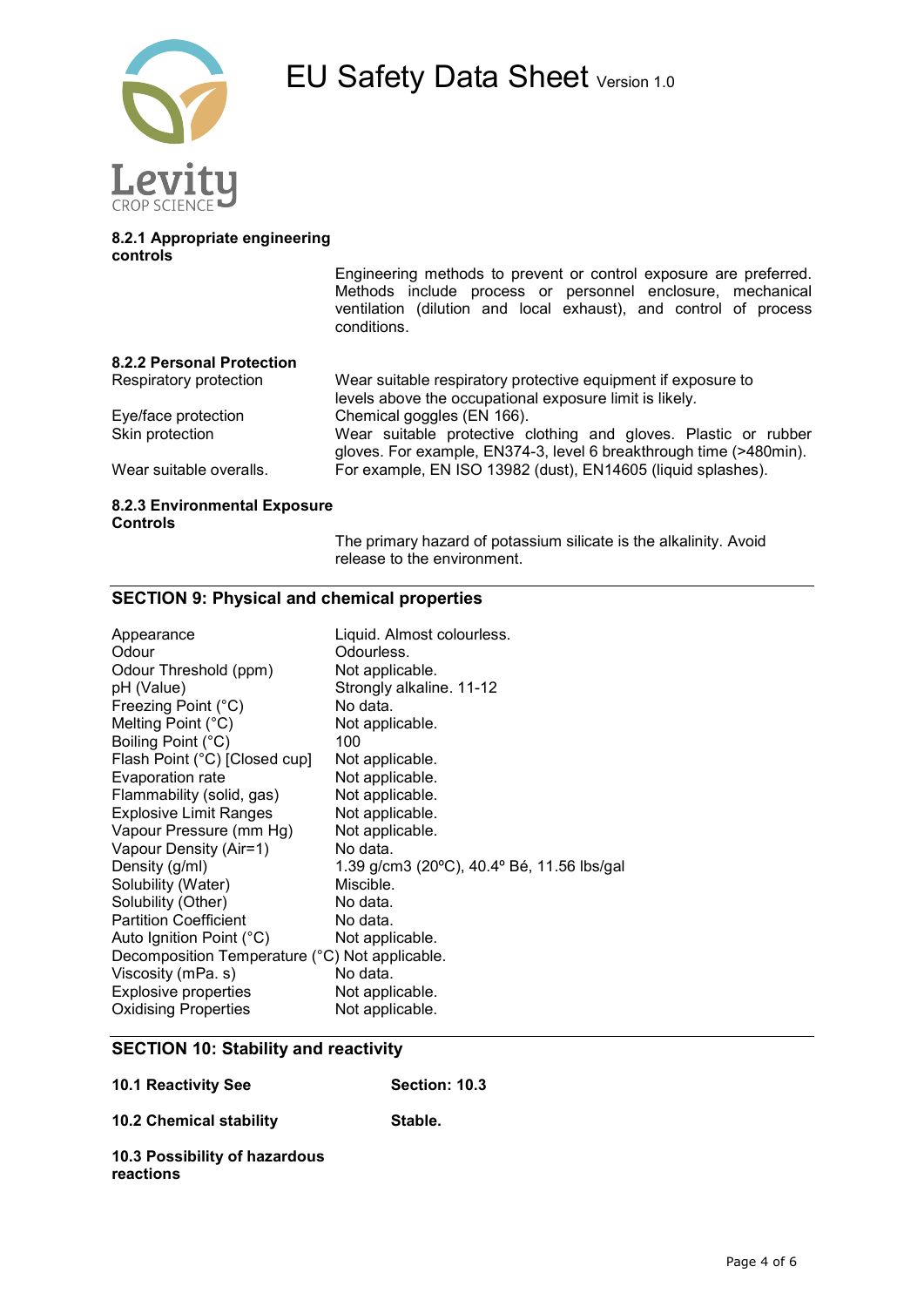# EU Safety Data Sheet Version 1.0



When arc welding vessels containing aqueous solutions of this material, take care to control any explosion risk from hydrogen evolved by electrolysis. Aqueous solutions will react with aluminium, zinc, tin and their alloys evolving hydrogen gas which can form an explosive mixture with air. Can react violently if in contact with acids. Can react with sugar residues to form carbon monoxide.

#### 10.4 Conditions to avoid

Gels and generates heat when mixed with acid. May react with ammonium salts resulting in evolution of ammonia gas. Flammable hydrogen gas may be produced on contact with aluminium, tin, lead, and zinc.

#### 10.5 Incompatible materials

See Section: 10.3

#### 10.6 Hazardous decomposition product(s)

None known.

### SECTION 11: Toxicological information

#### 11.1 Information on toxicological effects Acute toxicity

| <b>ACULE LUAIGILY</b>            |                                                                                                                                                        |
|----------------------------------|--------------------------------------------------------------------------------------------------------------------------------------------------------|
| Ingestion                        | All symptoms of acute toxicity are due to high alkalinity. Material will<br>cause irritation. Oral LD50 (rat) >5000 mg/kg bw                           |
| <b>Inhalation</b>                | Mist is irritant to the respiratory tract. All symptoms of acute toxicity<br>are due to high alkalinity. Inhalation LC50 (rat) > 2.06 g/m <sup>3</sup> |
| <b>Skin Contact</b>              | Material will cause irritation. Dermal LD50 (rat) >5000 mg/kg bw                                                                                       |
| <b>Eye Contact</b>               | Material will cause severe irritation. Risk of serious damage to eyes.                                                                                 |
| <b>Skin corrosion/irritation</b> | Irritating to skin.                                                                                                                                    |
|                                  | Serious eye damage/irritation Irritating to eyes. Risk of serious damage to eyes.                                                                      |
| <b>Sensitisation</b>             | Not sensitising.                                                                                                                                       |
| <b>Mutagenicity</b>              | No evidence of genotoxicity. In vitro/in vivo negative.                                                                                                |
| Carcinogenicity                  | No structural alerts.                                                                                                                                  |
| <b>Reproductive toxicity</b>     | No evidence of reproductive toxicity or developmental toxicity.                                                                                        |
| <b>STOT - single exposure</b>    | Not classified                                                                                                                                         |
| <b>STOT - repeated exposure</b>  | Not classified. NOAEL oral (rat) 159 mg/kg bw/d                                                                                                        |
| <b>Aspiration hazard</b>         | Not classified                                                                                                                                         |
|                                  |                                                                                                                                                        |

### SECTION 12: Ecological information

| 12.1 Toxicity                                                                                          | Fish<br>invertebrates: (Daphnia magna) EC50 (24 hour) >146 mg/l                                                                                                                                                                   |  | (Leuciscus idus) LC50 (48 hour) >146 mg/l | Aquatic                                                                |  |
|--------------------------------------------------------------------------------------------------------|-----------------------------------------------------------------------------------------------------------------------------------------------------------------------------------------------------------------------------------|--|-------------------------------------------|------------------------------------------------------------------------|--|
| 12.2 Persistence and<br>degradability                                                                  |                                                                                                                                                                                                                                   |  |                                           |                                                                        |  |
| 12.3 Bio accumulative potential<br>12.4 Mobility in soil<br>12.5 Results of PBT and vPvB<br>assessment | Inorganic. Soluble silicates, upon dilution, rapidly depolymerise into<br>molecular species indistinguishable from natural dissolved silica.<br>Inorganic. The substance has no potential for bioaccumulation.<br>Not applicable. |  |                                           |                                                                        |  |
| 12.6 Other adverse effects                                                                             | Not classified as PBT or vPvB.<br>sensitive to changes in pH.                                                                                                                                                                     |  |                                           | The alkalinity of this material will have a local effect on ecosystems |  |